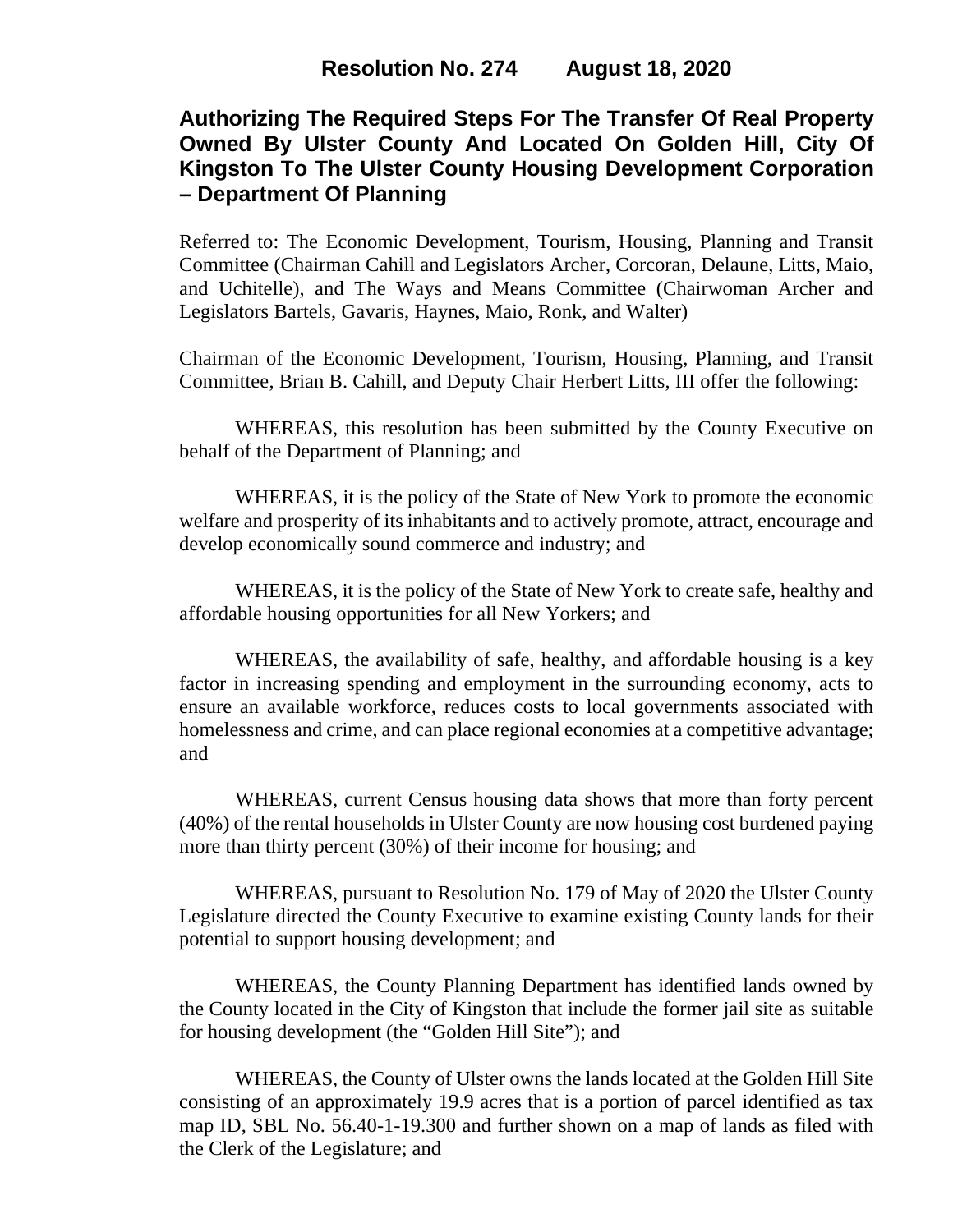### **- Page 2 -**

### **Resolution No. 274 August 18, 2020**

## **Authorizing The Required Steps For The Transfer Of Real Property Owned By Ulster County And Located On Golden Hill, City Of Kingston To The Ulster County Housing Development Corporation – Department Of Planning**

WHEREAS, the Planning Department issued a request of developer qualifications and site concepts for affordable mixed-income housing development (SOQ) for the Golden Hill Site and received five credible responses; and

WHEREAS, the SOQ provides the County's clear project goals that include:

• Create residential opportunities within a range of income levels in the County with availability to all generations;

• Provide a broad level of affordability for new housing development to ensure access to affordable housing by lower income households while meeting affordable workforce housing needs and including supportive housing;

Include with the project needed support and recreation amenities that meet the needs of the population mix;

Identify and, if practical, create space for commercial opportunities and community programming particularly appropriate to the site's setting among nursing and mental health related facilities;

• Ensure seamless access to public transit and include pedestrian/cycling connections;

Recognize the site's assets, particularly views of the Catskills, while overcoming its challenges such as grades and access; and

Meet the County's goals for a Green New Deal with the use of renewable energy and the utilization of green building practices in both materials and design; and

WHEREAS, the County Legislature has examined the Properties and determined that the County no longer needs the Properties now or in the future for the operation of the County; and

WHEREAS, the County of Ulster has the responsibility and burden to promote the health, safety and general welfare of the residents of the County by, among other things, preventing unemployment and economic deterioration, increasing and maintaining employment opportunities, and attracting and sustaining economically sound commerce; and

WHEREAS, Section 1411 of the Not-For-Profit Corporation Law of the State of New York (the "LDC Act") authorizes the establishment of not-for-profit local development corporations operated exclusively for the charitable or public purposes of relieving and reducing unemployment, promoting and providing for additional and maximum employment, bettering and maintaining job opportunities, instructing or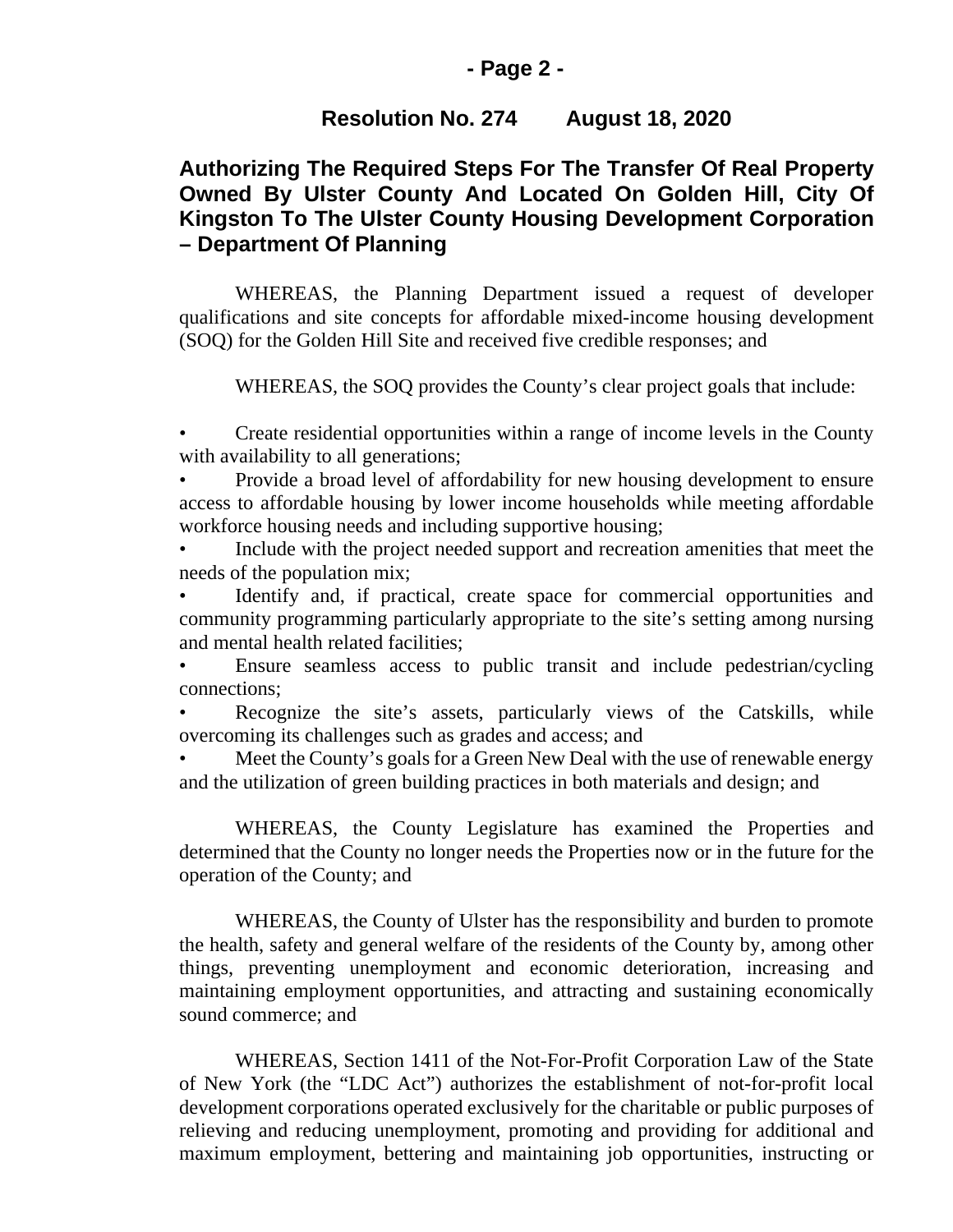### **- Page 3 -**

## **Resolution No. 274 August 18, 2020**

# **Authorizing The Required Steps For The Transfer Of Real Property Owned By Ulster County And Located On Golden Hill, City Of Kingston To The Ulster County Housing Development Corporation – Department Of Planning**

training individuals to improve or develop their capabilities for such jobs, carrying on scientific research for the purpose of aiding a community or geographical area by attracting new industry to the community or area or by encouraging the development of, or retention of, an industry in the community or area, and lessening the burdens of government and acting in the public interest; and

WHEREAS, the LDC Act further authorizes the legislative body of a county, by resolution, to determine that certain real property of the County not required for use by the County may be sold or leased to a not-for-profit local development corporation for purposes that include lessening the burdens of government and acting in the public interest; and

WHEREAS, Section 1411(d) of the LDC Act further provides that the sale or lease may be on such terms as may be agreed upon by the County and a local development corporation, without appraisal or public bidding; and

WHEREAS, in furtherance of the public purposes set forth above, the County Legislature proposes to transfer its interest in certain portions of the land, buildings, equipment and assets of the Properties to the Ulster County Housing Development Corporation, a Local Development Corporation, formed pursuant to Section 1411(a) of the LDC Act (hereinafter the "Corporation"), subject to the County's reserved leasehold interest in the Properties (collectively, the "Disposition"); and

WHEREAS, the County shall require that the net proceeds of the Disposition and of any eventual sale to a third party are paid to the County; and

WHEREAS, to accomplish the purposes and powers as set forth within the LDC Act and the purposes and powers of the Corporation, including relieving the burdens of the County and the undertaking of the Disposition, the County desires to task the Corporation with such burdens and responsibilities; and

WHEREAS, pursuant to and in accordance with Section 1411(d) of the LDC Act, a public hearing relating to the Disposition was duly scheduled, noticed and conducted by the Ulster County Legislature prior to the adoption of this resolution which hearing shall be held on Tuesday, August 11, 2020 at 6:20 PM; now, therefore, be it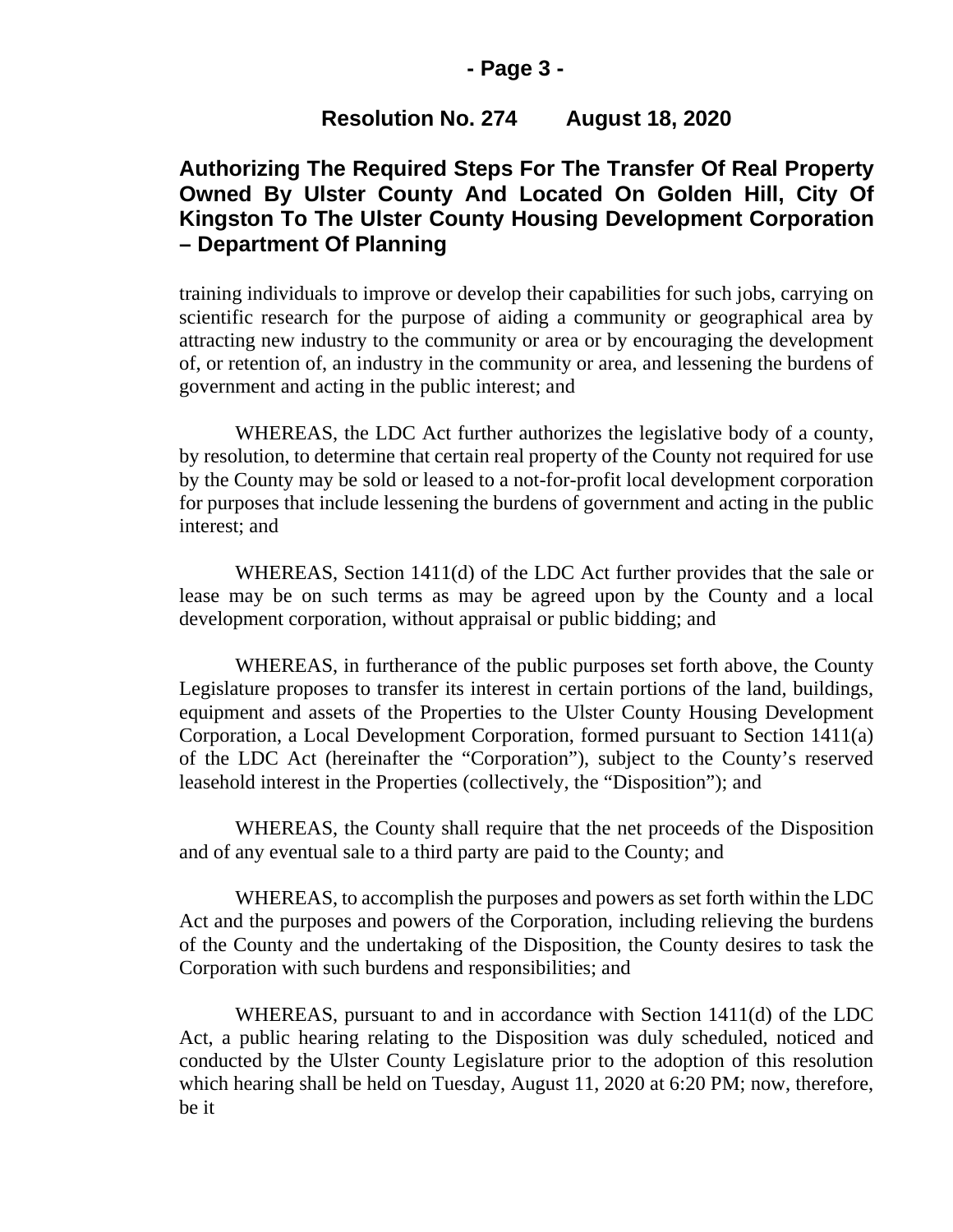### **- Page 4 -**

## **Resolution No. 274 August 18, 2020**

# **Authorizing The Required Steps For The Transfer Of Real Property Owned By Ulster County And Located On Golden Hill, City Of Kingston To The Ulster County Housing Development Corporation – Department Of Planning**

RESOLVED, that the Ulster County Legislature hereby authorizes the following:

1. Pursuant to Section 1411(d) (1) of the LDC Act and upon due consideration of the presentations and comments received during the public hearing, the County Legislature hereby determines that title to the lands shown on the map as filed with the Clerk of the Legislature (the "Property") is not required for use by the County; and

2. Pursuant to Section 1411(d) of the LDC Act, the County of Ulster hereby authorizes the undertaking of the Disposition, including transfer of title and/or a leasehold of up to ninety-nine years, to the Property together with the equipment and assets situate thereon, to the Corporation pursuant to a deed and/or lease to be approved by the County Attorney (the "Deed" and /or "Lease") provided however, that any sale or lease of these lands by the Corporation shall be in accordance with the goals of the County as articulated in this Resolution above; and

3. The County shall transfer title to the Corporation in fee unless in the event the County shall need any of the Property for a limited period of time, then the County may transfer a title and/or a leasehold; and

4. The Chair of the Ulster County Legislature and/or the County Executive, as may be set forth in the Ulster County Charter and Administrative Code and/or as may be required otherwise, are hereby authorized to execute any and all documents related to the Disposition, including the Deed and Lease Agreement(s), subject to approval by the County Attorney, along with any other agreements, forms, certificates or applications necessary to effectuate the foregoing; and, be it further

RESOLVED, that the County Legislature has identified the Disposition as an "Unlisted Action" as said term is defined pursuant to 6 NYCRR Part 617.6 of the Regulations of Article 8 of the Environmental Conservation Law of New York State ("SEQRA"); and has conducted an uncoordinated review of the Disposition pursuant to NYCRR Part 617.6(b)(4); and, be it further

RESOLVED, that the Ulster County Legislature hereby determines that the Disposition will not have a significant adverse environmental impact, will not require the preparation of a Draft Environmental Impact Statement with respect to the Disposition, and has made a determination of non-significance under SEQRA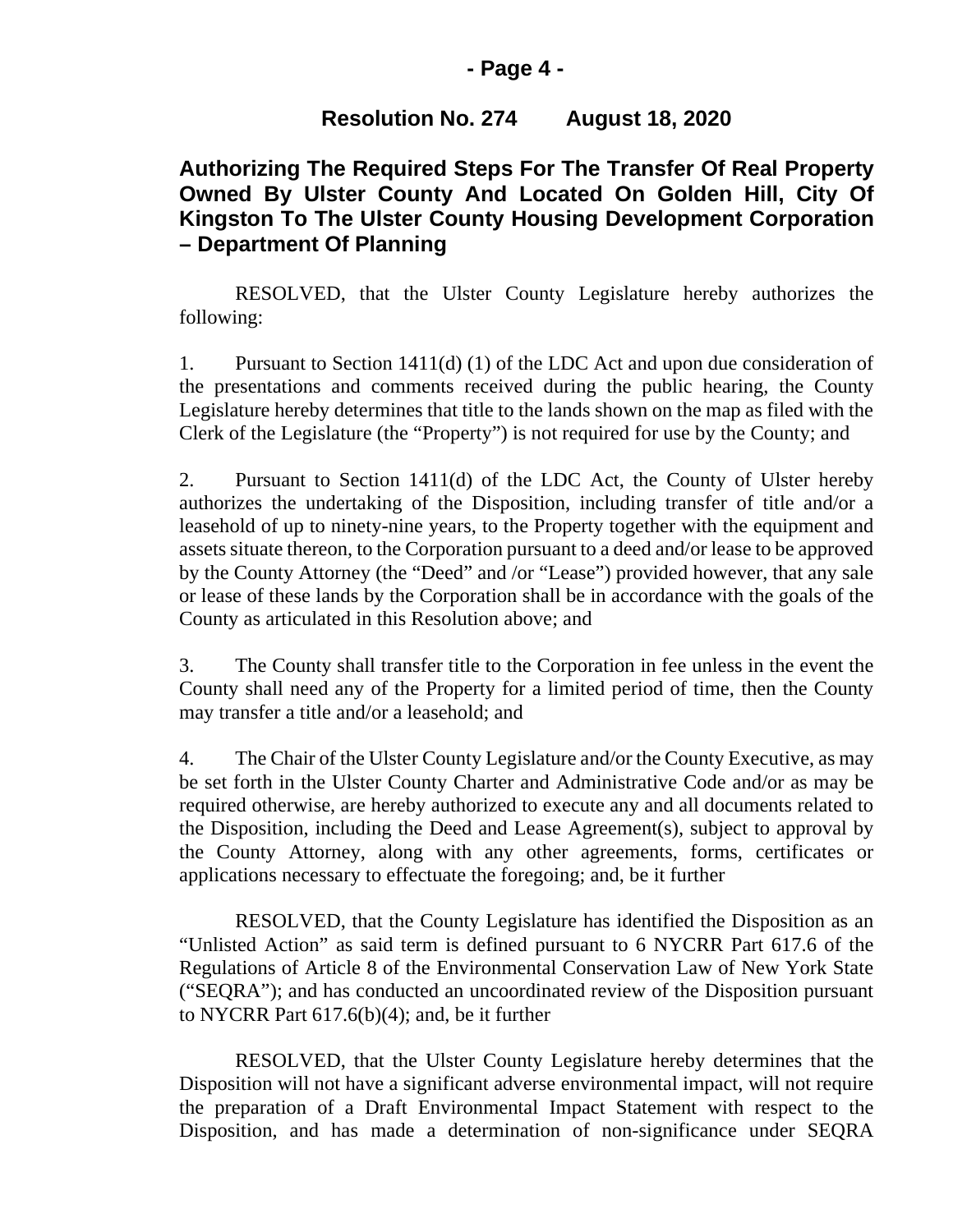## **- Page 5 -**

## **Resolution No. 274 August 18, 2020**

# **Authorizing The Required Steps For The Transfer Of Real Property Owned By Ulster County And Located On Golden Hill, City Of Kingston To The Ulster County Housing Development Corporation – Department Of Planning**

("Negative Declaration"), a copy of which is annexed to this Resolution and made a part hereof; and be it further

RESOLVED, this resolution shall take effect immediately,

and move its adoption.

### ADOPTED BY THE FOLLOWING VOTE:

AYES: 22 NOES: 0 (1 Abstention: Legislator Gavaris)

Passed Committee: Economic Development, Tourism, Housing, Planning and Transit on August 4, 2020

Passed Committee: Ways and Means on August 11, 2020

FINANCIAL IMPACT: NONE